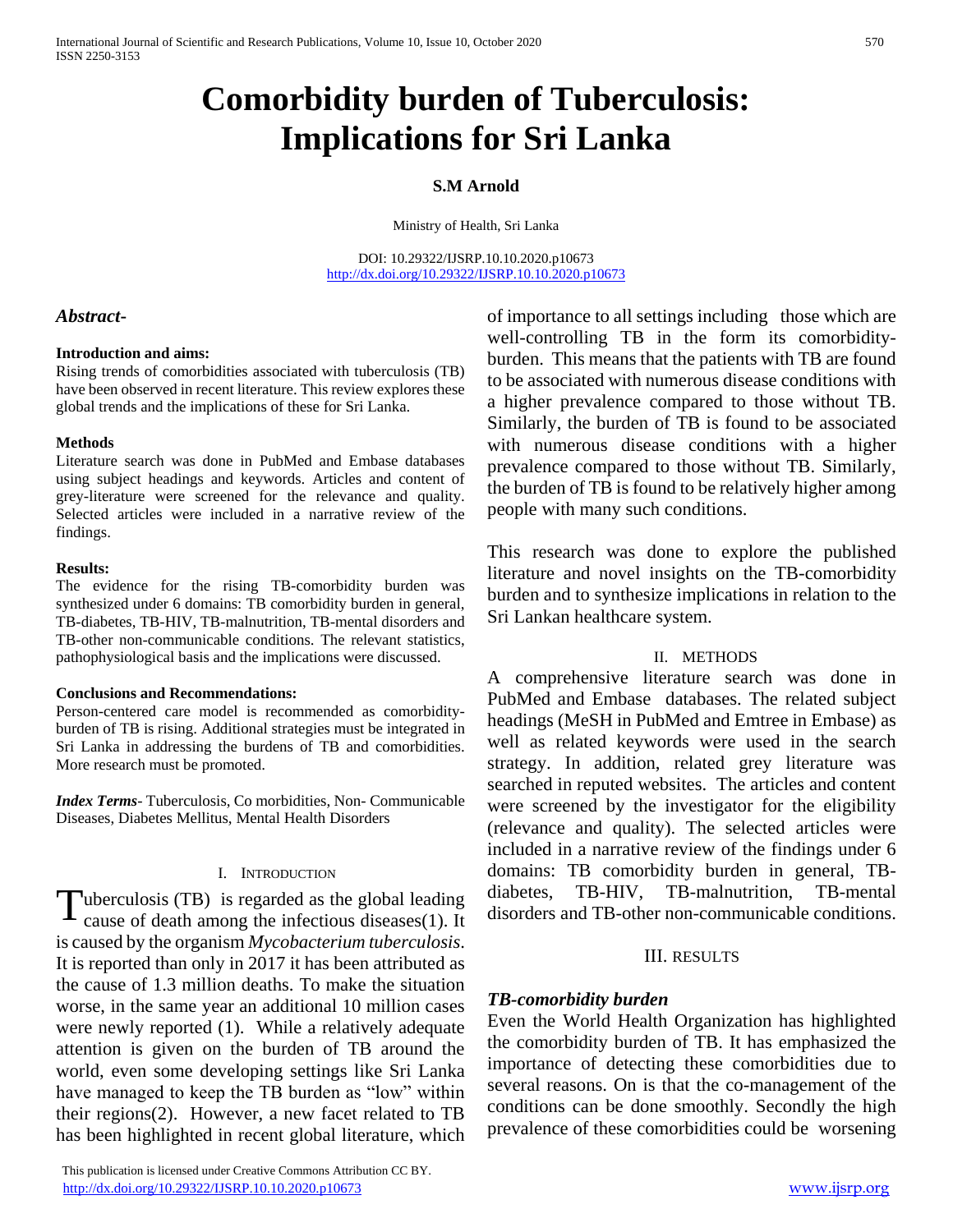the TB burden. On the other hand, the proper control of thee conditions would help in reducing the TB burden(3). It can be argued that in the same line, the proper management of TB could enable reducing the burden of these other conditions as well.

A significant comorbidity burden has been observed in relation to many disease groups throughout the world. Comorbidities of TB have been well observed in relation to "HIV, diabetes, smoking, alcoholism, chronic lung diseases, cancer, immunosuppressive treatment, malnutrition" according to the Marais et al (2013)(4). Owing to these associations, they highlighted the importance of integrated management of TB in relation to both the communicable and noncommunicable diseases among the national programmes(4).

## *TB and Diabetes*

Ill effects of TB-diabetes comorbidity have been observed even in relatively developed regions like the Europe as well as in developing regions. The prevalence of diabetes among the people with TB has been documented as in the range of 44% to 28.5% with an overall figure of 10.7%(5). The magnitude of this burden has been found to vary among people among certain demographic groups. The Asians are categorized as within the high-risk group for this burden along with the Pacific Islanders and Hispanic diabetics. It has been also documented that the prevalence of TB among these groups have increased from 4.6% to 9.6% between 1998 to 2011(6). In Ethiopia, the prevalence of diabetes has been documented as higher than among the people with TB, compared to the national estimates(7).

It has been mentioned that while TB can impair the glycaemic control among the people with diabetes, the clinical profile of TB could be negatively affected by diabetes. It is also mentioned that the risk of getting TB is 2-3 times higher among the people with diabetes compared to those who without(3). Tesket *et al* (2017) have documented that the risk of mortality from TB is nearly two times among the diabetics compared to those without diabetes(8). In addition other worse outcomes like; slower conversion of bacteria, reduced cure rate, more relapses and increased drug resistances have been observed due to diabetes-TB comorbidity(8). Of the chest images of people with

 This publication is licensed under Creative Commons Attribution CC BY. <http://dx.doi.org/10.29322/IJSRP.10.10.2020.p10673> [www.ijsrp.org](http://ijsrp.org/)

TB, it has been reported that the cavities are seen more when the person is affected with diabetes(5).

Mechanism which lead to this increased TB burden among diabetes is describes as related to the effects on cytokines, reactive oxygen species and antioxidants. All these are expected to increase the vulnerability of a person for infectious agents(8). Other suggested reasons include; deficiencies of micronutrients, microangiopathies of lungs as well as renal implications (e.g. renal insufficiencies) which are associated with diabetes(7).

# *TB and HIV*

The co-infection between the TB and HIV has been described as the leading infectious disease burden in many resource-poor settings(9). It is documented that in AIDS settings, Tb is the leading single cause of death. TB is attributed to 26% of AIDS deaths while 99% of these occur in developing settings(10). The agents responsible for these two disease conditions do "potentiate" each other according to the available literature leading to a diminished and deteriorated immune system. Thus in relation to HIV, the progression to AIDS is accelerated whereas for TB, "susceptibility to primary infection, reinfection as well as risk of reactivation" is increased(9). As documented by Pawlowski and others (2012) the latent-Tb reactivation risk is increased by 20 times with HIV(10).

## *TB and Malnutrition*

Patients wit TB are found to be with reductions in both lean body mass and fat mass. The parameters like "arm muscle area", "mid arm circumference", "skin fold thickness" as well as "serum albumin" levels are found to be lower in patients with TB(11). These associations are augmented through the evidence available on vitamin D receptors, immunity status and infections of the respiratory system of malnourished children(12). Also the processes among the TB patients like; reduced appetite, malabsorption of nutrients and alterations of metabolism are suggested as responsible for this association(13).

# *TB and Mental disorders*

In a recent scoping review done by Resnsburg et al (2020), associations of mental disorders with TB were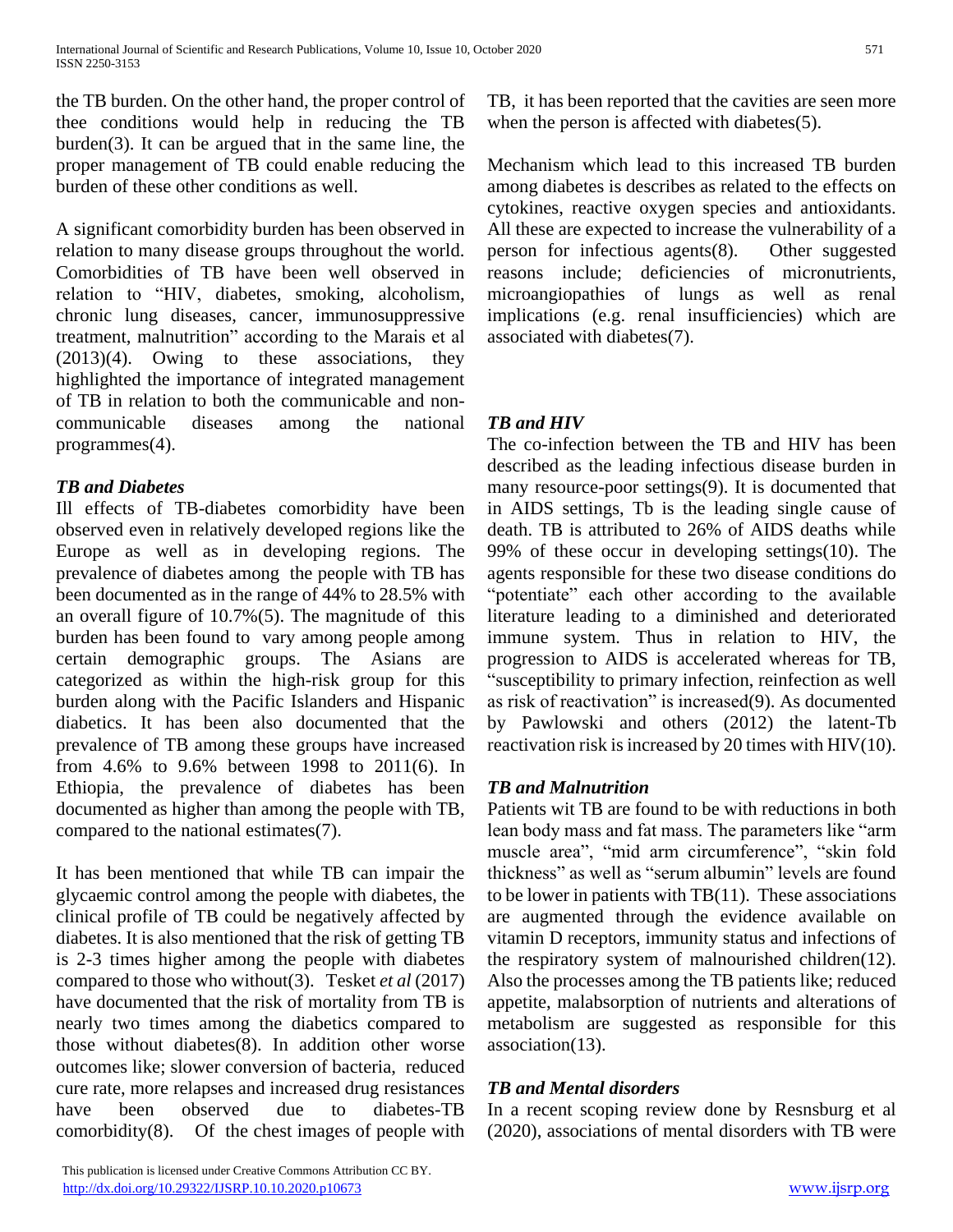explored(14). The review identified four comorbidities of TB- alcohol us, depression, anxiety and general mental health. Both men (especially for alcohol use) and women (for worse mental health outcomes) were observed to be affected by these associations. These associations were augmented in relation to advantaged age and history of metal illnesses(14). The review emphasized the utility of its findings especially for the lower income countries.

## *TB and other Non Communicable Diseases*

Yakar et al (2017) have documented the negative impact of TB on the progression of Chroic Obstructive Pulmonary Disease(15). They concluded that the even though the mortality remaoned the same, when there was a history of TB, the diagnosis and deaths were found to be 5 years earlier(15). In some settings, the TB-COPB comorbidity becomes only second to that of TB-diabetes. In Indian literature, 32.4% of the patients with COPD were found to be with a history of TB (16). The impact of prevalent risk conditions like smoking and alcoholism are also being described with worsening the TB burden(4, 16). As an example, risk of getting TB is documented as 3-5 time higher among smokers. Similarly, worse clinical course (e.g. high degree of dissemination, extensiveness of involvement of lung and less closure of lung cavities) is also observed among the smokers(16).

## IV. DISCUSSION

TB is described to be associated with multiple infectious as well as non-communicable conditions. These non-communicable conditions include not only physical elements but extend across the mental wellbeing as well. Based on the findings, important implications were synthesized in relation to the novel recommendations and for the way forward of Sri Lanka.

# *Novel strategies*

Considering these facts, a customized approach is recommended in the recent literature for TB management. This is based on the fact that holistic care is needed in optimizing the well-well-being of the clients.(14) TB is associated with many comorbidities and hence the clinical profile in influenced by each of these conditions in addition to the socio-demographic characteristics of the patient. Since the effects of TBcomorbidity burden extends into the psychological domains as well, addressing of both the physical as well as mental wellbeing components are needed. This optimal care package is termed as "person-centred TB care". In a review by Resnsburg et al (2020), it was identified that just one study has been done up to the time of that review on such a model(14). This highlights the paucity of evidence on the personcentred model throughout the world. Countries need to expand the evidence generations in relation to individualized care for TB and explore the best service delivery model for each setting.

# *Implications for Sri Lanka*

Sri Lankan health achievements are well appreciated in comparison to those countries with similar economic statuses. Prior to the ongoing Coid-19 pandemic, Sri Lanka had been able to control the communicable diseases except for few conditions like dengue and leptospirosis. Even for TB, within the South East Asian region, Sri Lanka is regarded as a low prevalence country with an estimated prevalence rate (of all types of TB) being 103 per 100, 000 people(2). It is utmost essential that Sri Lanka continue to maintain the low burden of TB in the coming years.

However, Sri Lanka is undergoing a demographic and an epidemiological transition as a result of which the non-communicable disease burden is on the rise. Disease conditions like diabetes and chronic respiratory diseases are being shown among the main no communicable conditions. In addition, the risk factors associated with these conditions are also becoming more prevalent. The findings of the current review suggest that the burden of TB is expected to increase with these conditions. Hence the burden of comorbidity must be given complete emphasis by the policy planners in the longer run. This becomes essential in identifying these comorbidities early in minimising the healthcare costs associated with these, as otherwise once the complications are developed the cost becoming increased. On the other hand, for ensuring the holistic care for the clients of the heartcare system, it becomes essential in screening the people with any of these conditions for the other.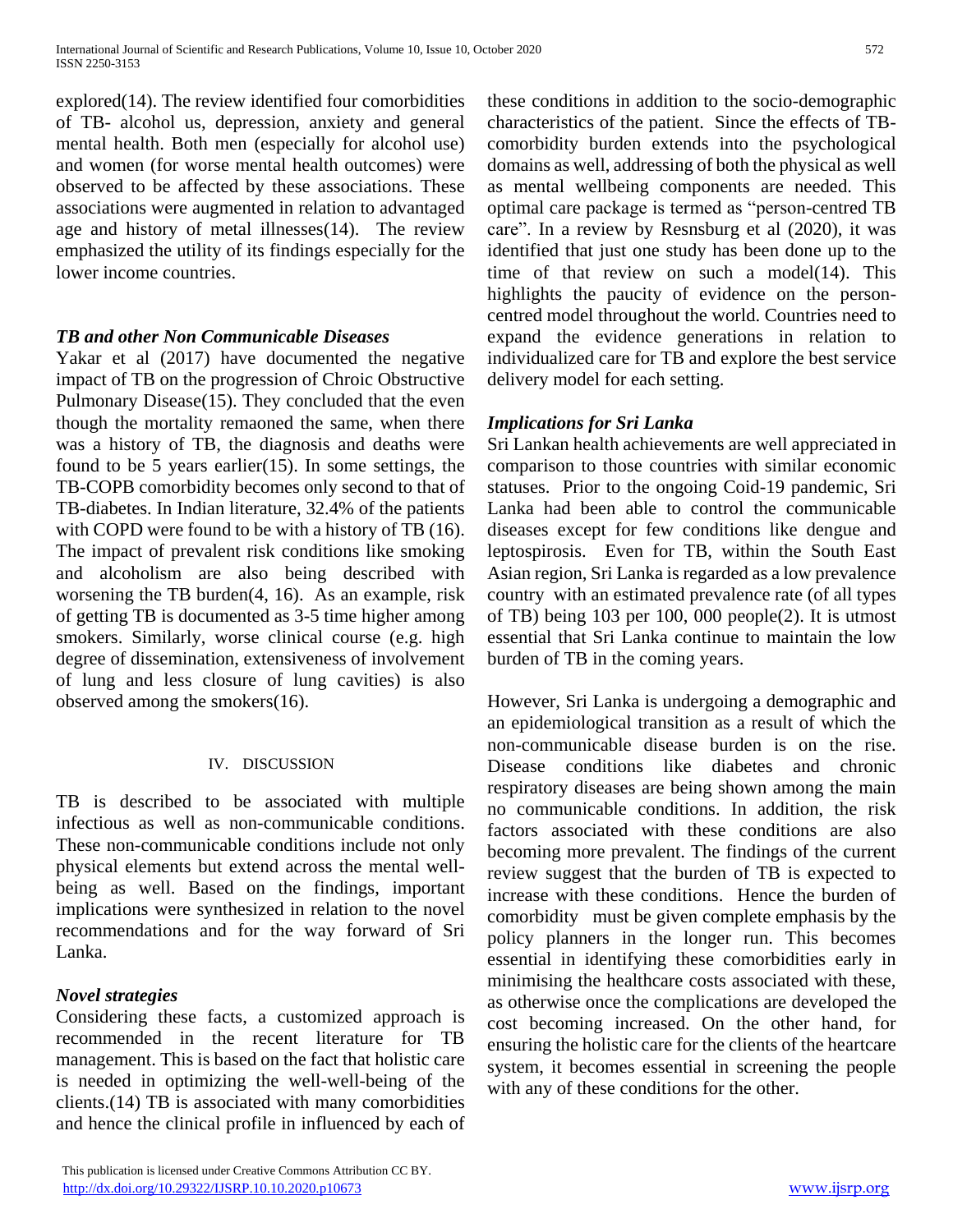In order to achieve these, the clinical guidelines of management of TB as well as of these other conditions must be revisited. Periodic screenings for these comorbidities must be incorporated into these guidelines. These must be conveyed throughout all levels of healthcare even to the level of general practitioners whom play an essential role in the achievement of universal health coverage. More research must be encouraged in eliciting the local findings in relation to what have been documented in global literature. This is vital as the global literature suggest variations of these comorbidities across different regions and demographic groups. By applying these measures Sri Lanka will be able to retain the low burden of TB as well as would be able to lower the burdens of associated comorbidities.

## V. CONCLUSIONS AND RECOMMENDATIONS

Comorbidity-burden of TB is rising with the increase of the prevalence of comorbid conditions and their risk factors. Person-centred care model is recommended to be introduced in managing this burden. By integrating the strategies suggested, Sri Lanka would be able to retain the current low TB-burden as well as the burden of the comorbid conditions. More research must be promoted on TB-comorbidity burden.

## **REFERENCES**

- 1. Segura-Cerda CA, Lopez-Romero W, Flores-Valdez MA. Changes in Host Response to Mycobacterium tuberculosis Infection Associated With Type 2 Diabetes: Beyond Hyperglycemia. Front Cell Infect Microbiol. 2019;9:342.
- 2. Epidemiology Unit. Weekly Epidemiological Report- 21st to 27th March 2015. Epidemiology Unit; 2015. Contract No.: 13.
- 3. World Health Organization. TB comorbidities and risk factors: World Health Organization; 2020 **[Available** from: [https://www.who.int/tb/areas-of](https://www.who.int/tb/areas-of-work/treatment/risk-factors/en/)[work/treatment/risk-factors/en/.](https://www.who.int/tb/areas-of-work/treatment/risk-factors/en/)
- 4. Marais BJ, Lonnroth K, Lawn SD, Migliori GB, Mwaba P, Glaziou P, et al. Tuberculosis comorbidity with communicable and non-

communicable diseases: integrating health services and control efforts. Lancet Infect Dis. 2013;13(5):436-48.

- 5. Sane Schepisi M, Navarra A, Altet Gomez MN, Dudnyk A, Dyrhol-Riise AM, Esteban J, et al. Burden and Characteristics of the Comorbidity Tuberculosis-Diabetes in Europe: TBnet Prevalence Survey and Case-Control Study. Open Forum Infect Dis. 2019;6(1):ofy337.
- 6. Zahr RS, Peterson RA, Polgreen LA, Cavanaugh JE, Hornick DB, Winthrop KL, et al. Diabetes as an increasingly common comorbidity among patient hospitalizations for tuberculosis in the USA. BMJ Open Diabetes Res Care. 2016;4(1):e000268.
- 7. Tenaye L, Mengiste B, Baraki N, Mulu E. Diabetes Mellitus among Adult Tuberculosis Patients Attending Tuberculosis Clinics in Eastern Ethiopia. Biomed Res Int. 2019;2019:7640836.
- 8. Teskey G, Cao R, Cerni S, Chang L, Fahmy K, Geiger J, et al. The Pathogenesis of Tuberculosis-Diabetes Comorbidit. Medical Research Archives. 2017;5(12).
- 9. Bruchfeld J, Correia-Neves M, Kallenius G. Tuberculosis and HIV Coinfection. Cold Spring Harb Perspect Med. 2015;5(7):a017871.
- 10. Pawlowski A, Jansson M, Skold M, Rottenberg ME, Kallenius G. Tuberculosis and HIV coinfection. PLoS Pathog. 2012;8(2):e1002464.
- 11. Mohamed-Hussein AAR, Salama S, Khalil M, Eid S. Malnutrition in tuberculosis: Value of fat- free mass and creatinine-height index assessment. European Respiratory Journal 2016;48.
- 12. Jaganath D, Mupere E. Childhood tuberculosis and malnutrition. J Infect Dis. 2012;206(12):1809-15.
- 13. Gupta KB, Gupta R, Atreja A, Verma M, Vishvkarma S. Tuberculosis and nutrition. Lung India. 2009;26(1):9-16.
- 14. Janse Van Rensburg A, Dube A, Curran R, Ambaw F, Murdoch J, Bachmann M, et al. Comorbidities betwee tuberculosis and common mental disorders: a scoping review of epidemiological patterns and person-centred care interventions from low-to-middle income and BRICS countries. Infect Dis Poverty. 2020;9(1):4.